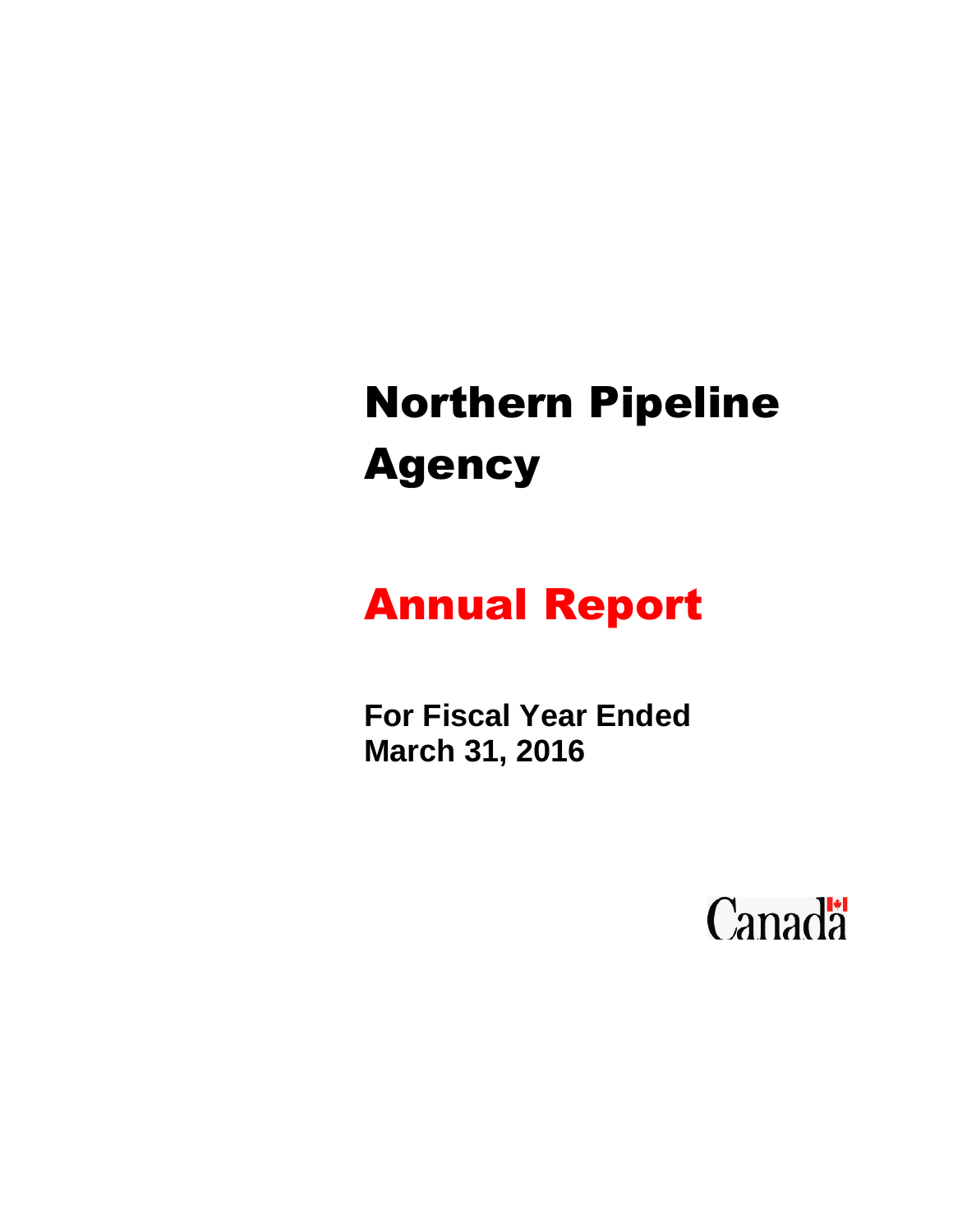Cat No. M175-2016 ISSN 0229-8473 (Print) ISSN 1927-7261 (Online)

This report is published separately in both official languages.

Copies are available on request from:

Northern Pipeline Agency 588 Booth Street, Room 470 Ottawa, Ontario K1A 0Y7

Email : [info@npa-apn.gc.ca](mailto:info@npa-apn.gc.ca) Website : [http://www.npa.gc.ca](http://www.npa.gc.ca/) Telephone : 613-995-1150

Printed in Canada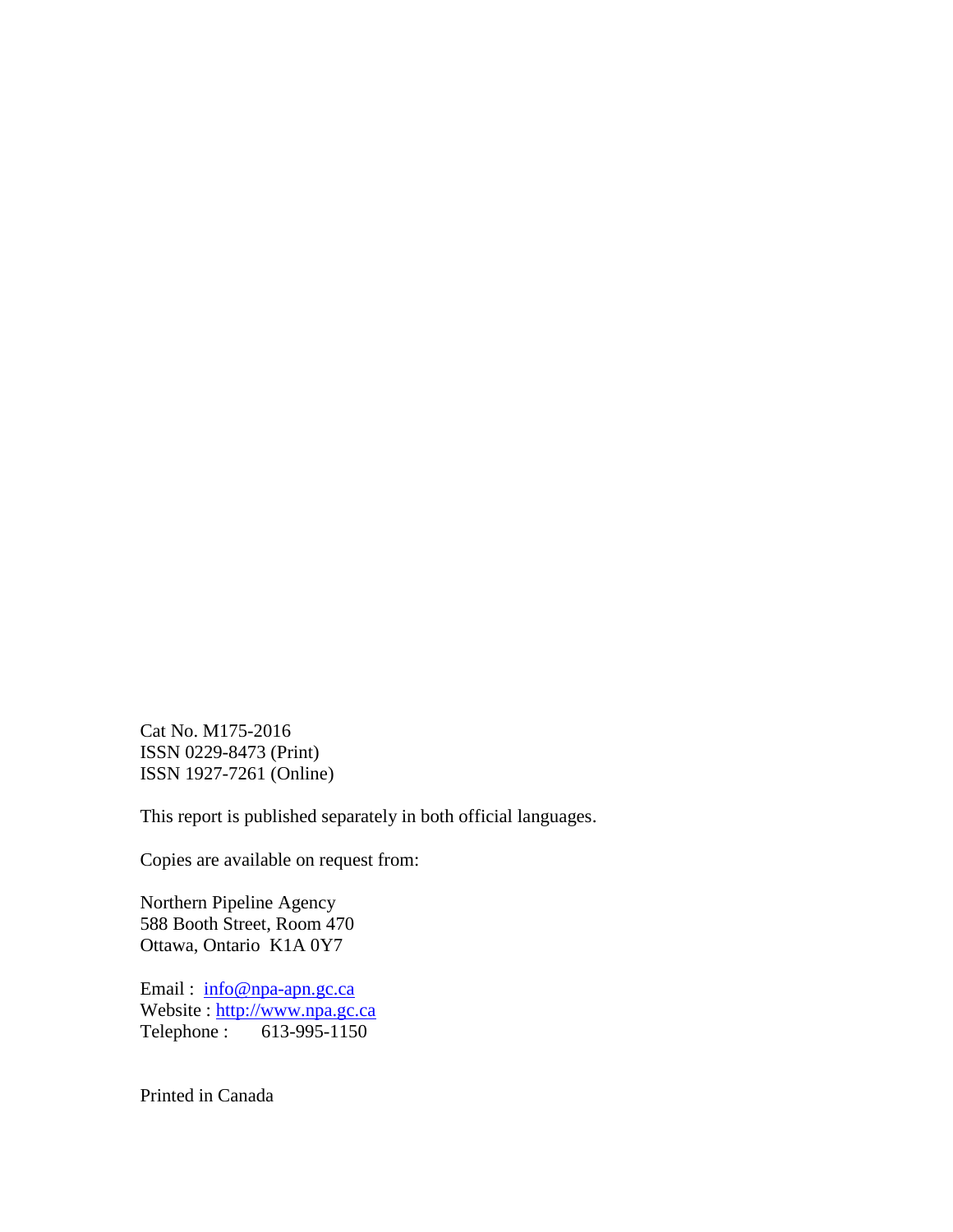### **Table of Contents**

<span id="page-2-0"></span>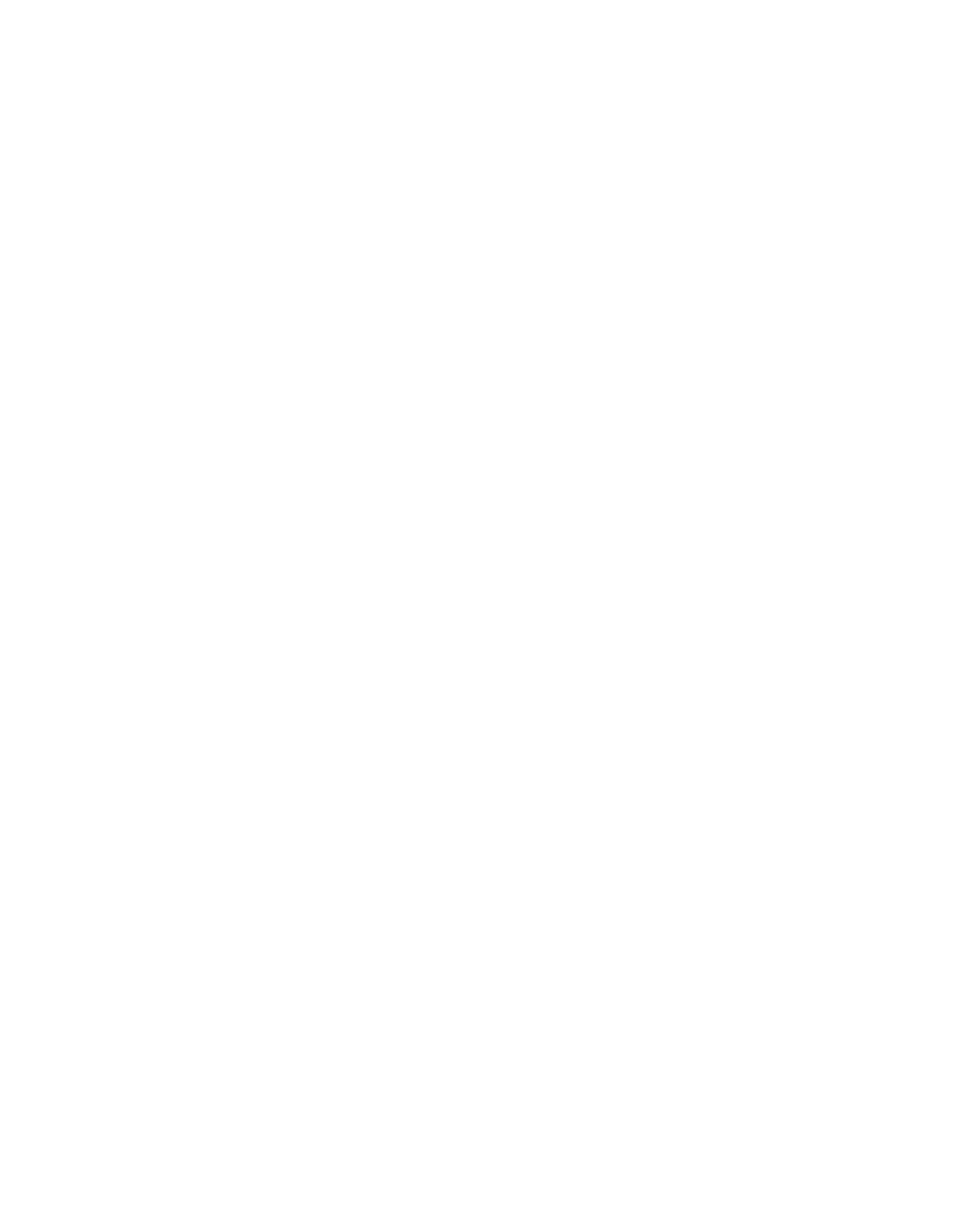#### **Overview**

<span id="page-4-0"></span>The Northern Pipeline Agency (Agency) was established by the *[Northern Pipeline Act](http://laws-lois.justice.gc.ca/eng/acts/N-26/index.html)* (Act) in 1978 to implement the 1977 *[Agreement Between Canada and the United States of America on](http://laws-lois.justice.gc.ca/eng/acts/N-26/index.html)  [Principles Applicable to a Northern Natural Gas Pipeline](http://laws-lois.justice.gc.ca/eng/acts/N-26/index.html)*. The Agency has a mandate to carry out federal responsibilities in respect to the planning and construction of the Canadian portion of the Alaska Natural Gas Pipeline by Foothills Pipe Lines Ltd. (Foothills). The Agency plays a key role in supporting efficient and expeditious regulatory approval while ensuring environmental protection and social and economic benefits for Canada. Figure 1 shows the proposed route of the entire pipeline system.

The key responsibilities of the Agency are to:

- facilitate the efficient and expeditious planning and construction of the Canadian portion of the AHGP project, taking into account local and regional interests, the interests of the residents, particularly of Indigenous peoples, and recognizing the responsibilities of the Government of Canada and other governments, as appropriate;
- facilitate, in relation to the pipeline, consultation and coordination with the governments of the provinces, the Yukon Territory, and the Northwest Territories;
- maximize the social and economic benefits from the construction and operation of the pipeline while at the same time minimizing any adverse effect on the social and environmental conditions of the areas most directly affected by the pipeline; and
- advance national economic and energy interests and maximize related industrial benefits.

Currently the priority of the Agency is to effectively administer the Act to fulfill Canada's ongoing obligations as set out in the Act and maintain the state of federal readiness should Foothills proceed with the construction of the northern portion of the AHGP project.

#### **Background Information**

<span id="page-4-1"></span>The Agency was responsible for the regulatory oversight of the construction of Phase I (the southern portion) of the AHGP (also known as the Prebuild) in 1981-82 for the initial purpose of transporting gas sourced from Western Canada to the United States (U.S.). These facilities, located in southern British Columbia, Alberta and Saskatchewan, were expanded five times between 1985 and 1998 under the authority of the Act. The current flow capacity of the Prebuild is approximately 94.5 million cubic metres per day (3.3 billion cubic feet per day). Figure 2 shows the details of the existing Prebuild facilities in Canada.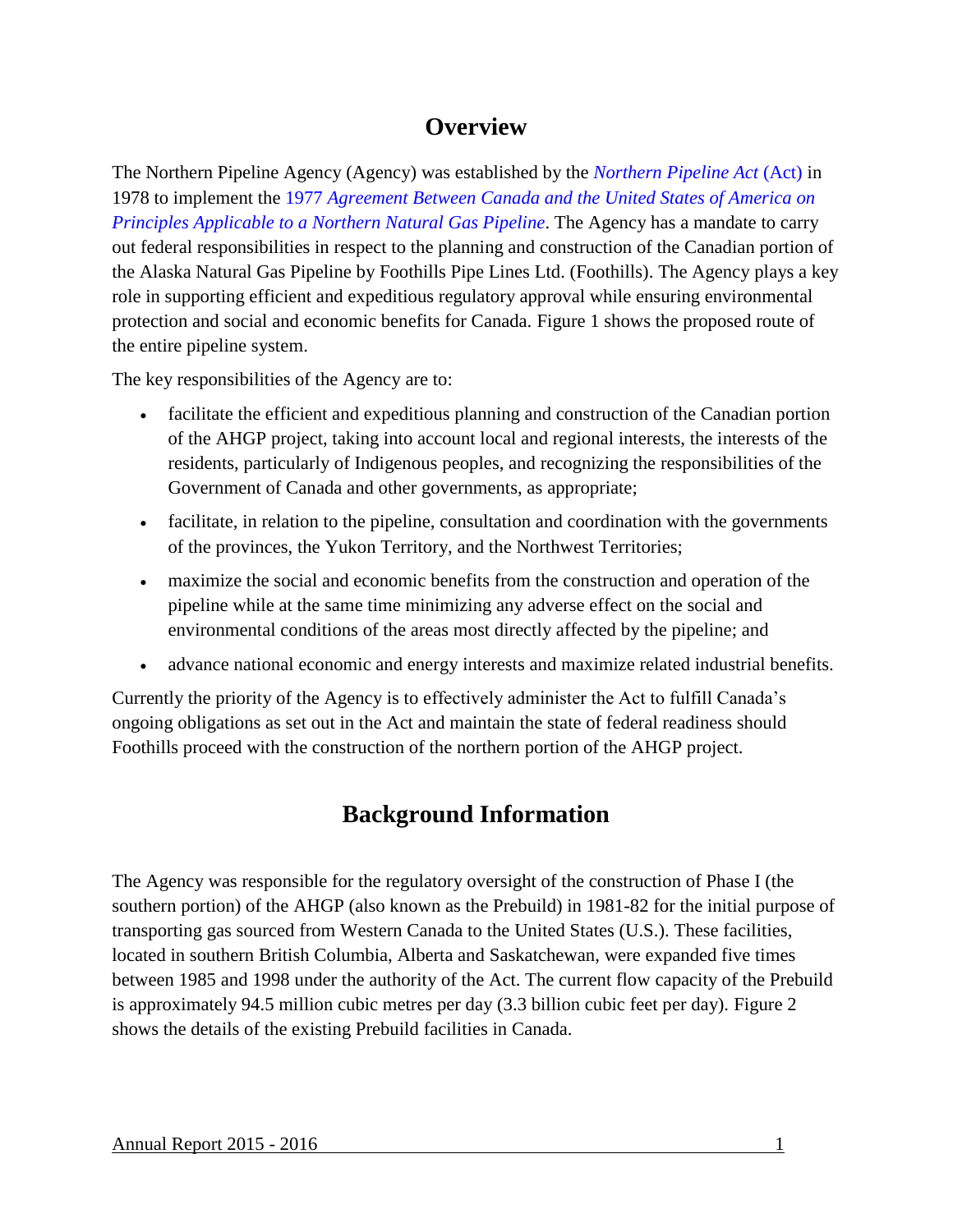

Figure 1:

Figure 2: The Foothills Prebuild

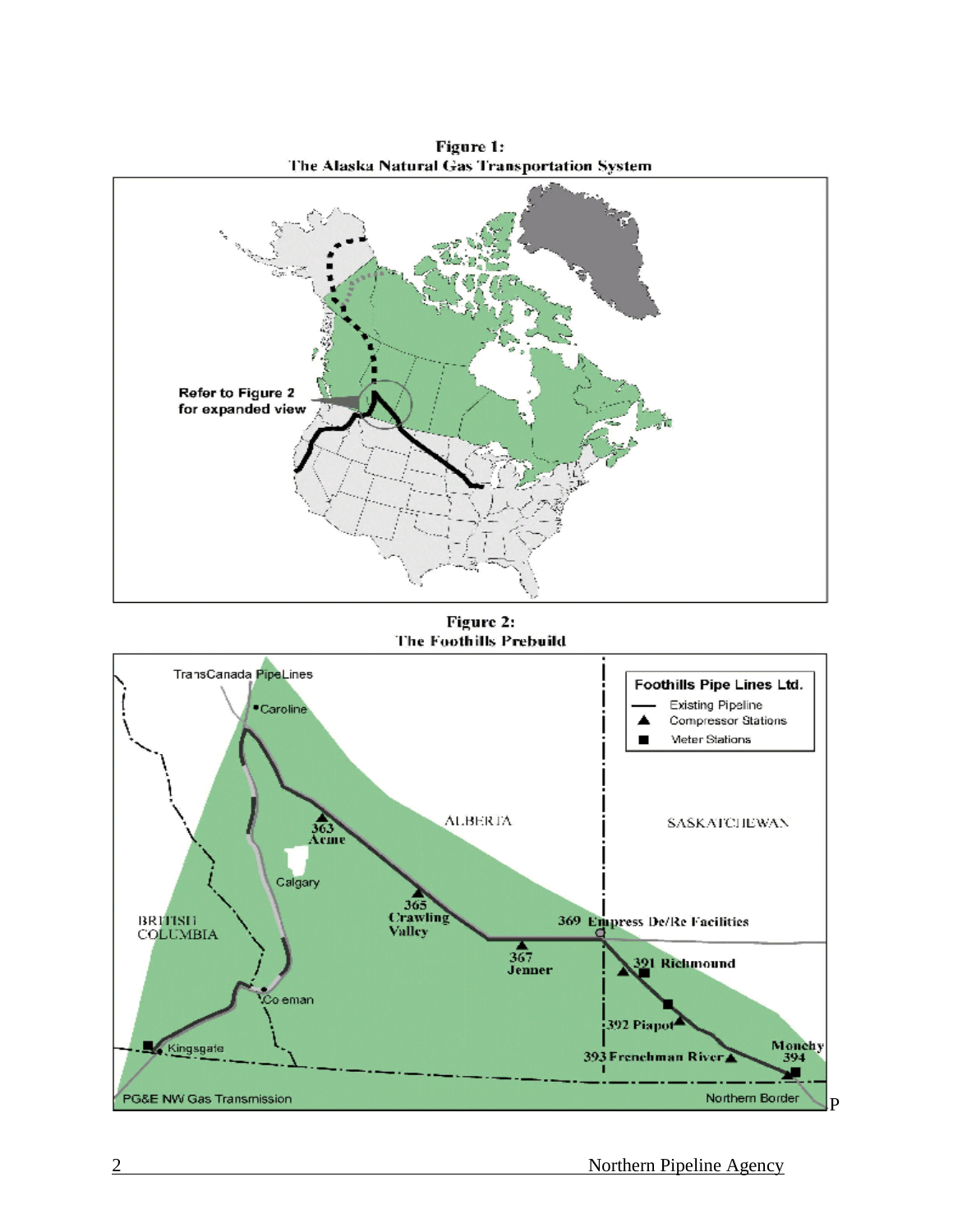Phase II (the northern portion) of the AHGP would link the Prebuild with U.S. natural gas reserves at Prudhoe Bay in Alaska. Economic conditions since 1982 have led to several delays in the completion of the AHGP and fluctuating activity levels for the Agency.

In 2008, TransCanada PipeLines Limited (TransCanada), which now owns Foothills, was selected by the State of Alaska under the *Alaska Gasline Inducement Act* to receive up to \$500 (USD) million in State assistance to pursue an Alaska gas pipeline. This large-scale project of 2,762 km, would transport 4.5 to 5.9 Bcf/d of natural gas in a buried 48-inch, high-pressure pipeline from Prudhoe Bay, Alaska, to markets in Canada and the lower 48 states. Project costs were estimated at \$32-41 billion (2009 USD) by TransCanada. On March 30, 2012, ExxonMobil, ConocoPhillips, BP and TransCanada announced that they were working together on a work plan to assess liquefied natural gas exports from south-central Alaska as an alternative to a natural gas pipeline through Canada. In February 2013, Foothills/TransCanada notified the Agency that no further work is planned on the AHGP for now, and of their intentions to maintain the AHGP assets in Canada.

Prior to commencing construction of the northern portion of the pipeline, Foothills/TransCanada is required to obtain a comprehensive series of specific approvals from the Agency as set out under the Act. These approvals relate to socio-economic and environmental requirements, routing, technical and engineering design and other matters, such as the demonstration of project financing.

The Agency is also responsible for the administration of the Yukon easement agreement which was entered into on November 24, 1983 with Foothills. Pursuant to the decision under the Act, a grant of easement was issued by Order in Council on November 28, 1983. The easement follows the Alaska Highway from the Yukon-Alaska border near Beaver Creek, Yukon, to the Yukon-British Columbia border near Watson Lake, Yukon. The easement agreement allows Foothills/TransCanada to conduct investigative work on easement lands; however, the company requires the approval of the minister responsible for the Agency before it can begin pipeline construction. Unless the term is once again amended, the agreement will expire on September 20, 2022. In addition to the easement, the Agency holds approximately 220 reserves of land along the pipeline route that could be used to support the construction and operation of the pipeline system.

To align with the reduction in the AHGP project activities for the foreseeable future, the Agency has scaled down its operations to a minimal level to fulfill Canada's ongoing obligations as set out in the Act. During this time of reduced activities, the Agency will also respond to any incoming inquiries from other government agencies, Indigenous groups and the public. The future of the northern portion of the AHGP continues to rest with its proponents and the commercial marketplace.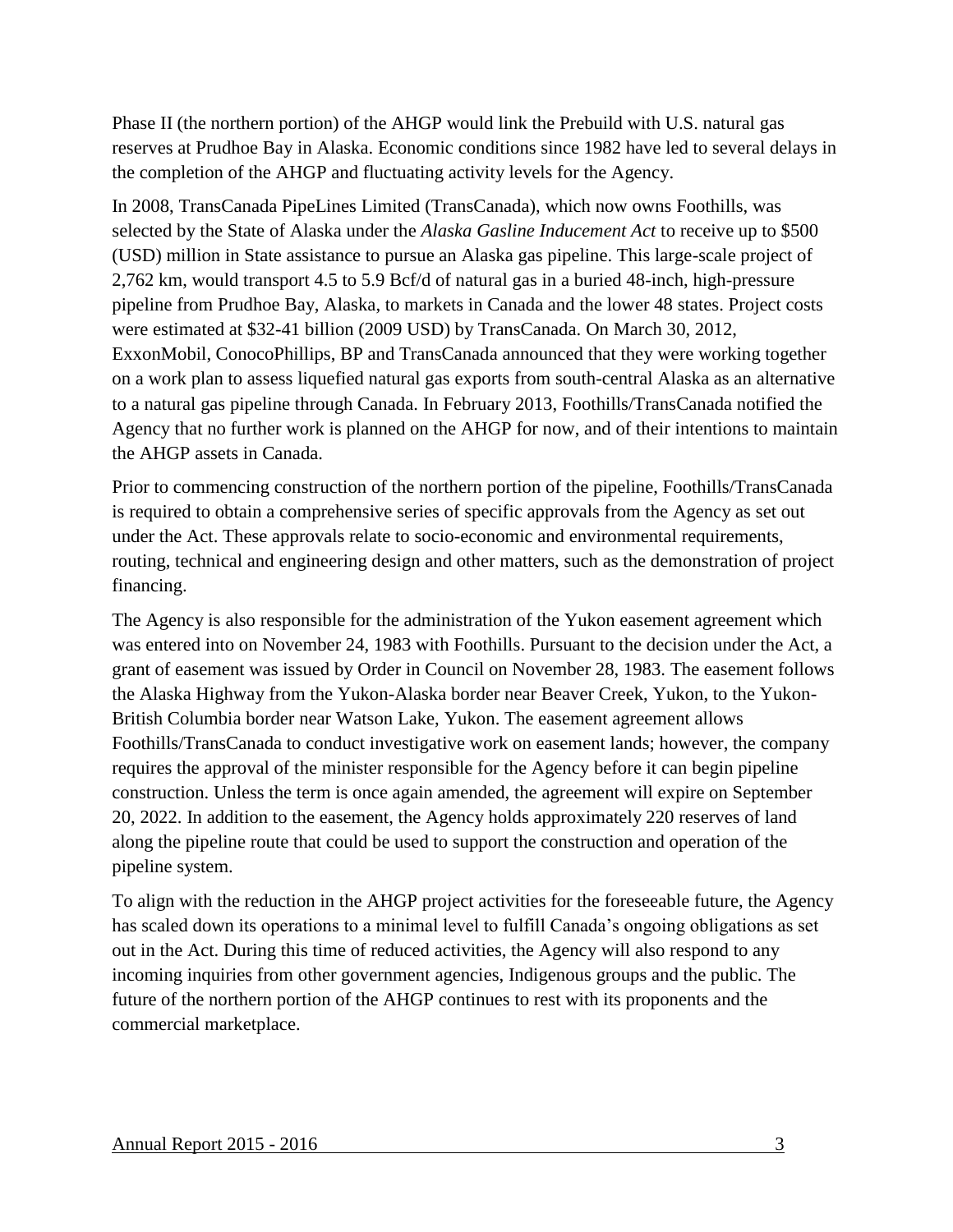#### **Organizational Structure**

<span id="page-7-0"></span>The Agency's organizational structure is defined by the Act where the Minister responsible for the Agency is the Minister for Natural Resources. On November 4, 2015, the Honourable Jim Carr was appointed as Minister for Natural Resources.

The Act provides for the Agency Deputy Head, called the Commissioner, to be appointed by Governor in Council. During 2015-16, this position was held by the Deputy Minister of Natural Resources Canada, Bob Hamilton.

To obtain the necessary staff resources to support the Agency activities, the Agency had entered into inter-agency agreements with the Department of Justice and the National Energy Board. Through a Services Agreement, Natural Resources Canada provides internal services support, such as administrative, financial, and information technology assistance, to the Agency.

#### **Key 2015-2016 Activities**

<span id="page-7-1"></span>The Agency continued to deliver on the responsibilities of the Government of Canada that are embodied in the Act and the 1977 Canada-U.S. Agreement by working, as needed, with other federal departments, provincial and territorial governments, Aboriginal groups, the U.S. Federal Energy Regulatory Commission, the U.S. Office of the Federal Coordinator, and the project proponent, Foothills/TransCanada.

To align with the reduction in the AHGP project activities, the Agency reduced its staff levels to two and reduced its overall activity level.

#### **Financial Matters**

<span id="page-7-2"></span>The Agency requested and received a reference level of \$750,775 for 2015-2016 from the Government of Canada. During this period, the total authorities used by the Agency were \$456,055. This expenditure reflects the reduced level of Agency activities required to be undertaken as a direct result of the project status and the ramp down of the Agency staff levels.

In 2012, the Act was amended to eliminate the requirement for the Agency to have an annual audit of the accounts and financial transactions by the Auditor General of Canada. For the